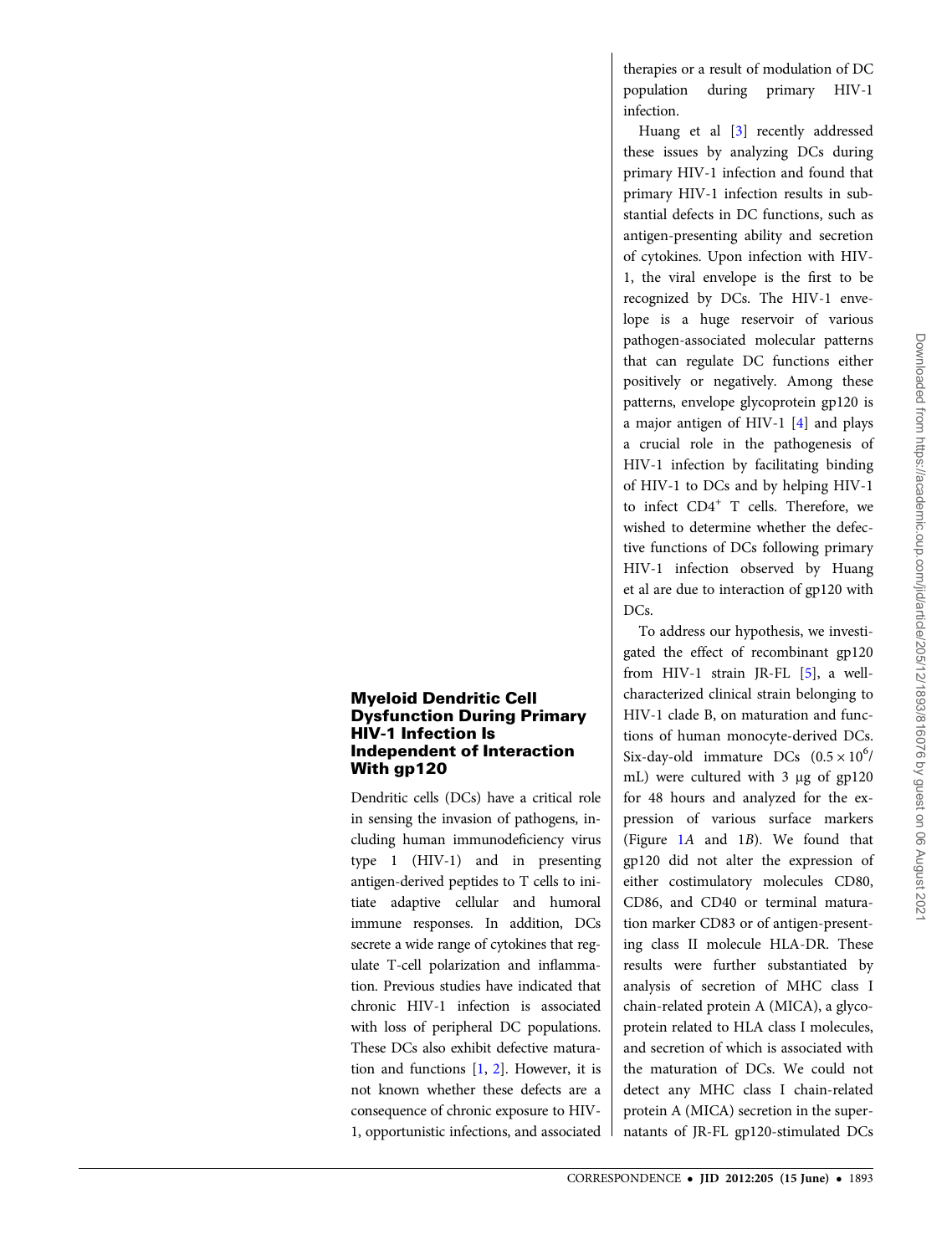

Figure 1. Effect of gp120 from JR-FL strain on human dendritic cell (DC) functions and T-cell responses. A–D, Peripheral blood monocytes were isolated from buffy coat bags of healthy blood donors using CD14 microbeads (Miltenyi Biotec). Monocytes were cultured for 6 d in the presence of granulocyte-macrophage colony-stimulating factor (GM-CSF; 1000 IU/10<sup>6</sup> cells) and interleukin 4 (IL-4; 500 IU/10<sup>6</sup> cells) to obtain immature myeloid DCs. These immature DCs (0.5×10<sup>6</sup> cells/mL) were cultured in the presence of GM-CSF and IL-4 alone (control, *open bars*) or cytokines plus 3 μg/mL of recombinant, Chinese hamster ovary cell–expressed gp120 from HIV-1 strain JR-FL (dark bars) for 48 h. The phenotype of DCs (% positive cells [A] and mean fluorescence intensities [MFIs;  $B$ ]), MICA secretion (C), and cytokines in the cell-free culture supernatants (D) were determined. MICA was quantified by enzyme-linked immunosorbent assay (R&D Systems); cytokines were quantified by inflammatory cytokine bead array (CBA) kit (BD Biosciences). All results (mean ± standard error of the mean [SEM]) are from 5–8 experiments using cells from different donors. Statistical significance as determined by Student t test is indicated (\*P<.05). E–G, Immature DCs were cultured in the presence of GM-CSF and IL-4 alone (open bars) or cytokines plus 10 ng/mL of lipopolysaccharide (LPS; hatched bars) or cytokines plus combination of 10 ng/mL of LPS and 3 μg/mL gp120 JR-FL (dark bars) for 48 h. The phenotype of DCs (% positive cells  $[E]$  and MFI  $[F]$ ) and amount of cytokines in the cell-free culture supernatants  $(G)$  were determined. Results (mean  $\pm$  SEM) are from 4 donors. H and I, Control DCs (*open bars*) and qp120-educated DCs (*dark bars*) were washed and cocultured with 0.1 × 10<sup>6</sup> allogeneic CD4<sup>+</sup> T cells at various DC:T-cell ratios for 4 d. CD4<sup>+</sup> T cells were isolated by using CD4 microbeads (Miltenyi Biotec). After 4 d, the cells were pulsed for 16 h with 1 μCi (1 μCi = 37 GBq) of (<sup>3</sup>H) thymidine to quantify T-cell proliferation (*H*). The amount of T-cell cytokines, as determined by human Th1/Th2 CBA kit (BD Biosciences), in the mixed lymphocyte reaction (DC:T-cell ratio of 1:10) after 4 d of culture (I). Results (mean ± SEM) are from 3 donors.

(Figure 1C). Also, except for interleukin 8 (IL-8), gp120 did not alter the basal level of any of the DC inflammatory cytokines (Figure 1D). Together, these results demonstrate that gp120 does not modify the functions of immature DCs.

We then analyzed whether gp120 mediates abnormalities in DCs when cells are stimulated in combination with Tolllike receptor (TLR) ligands. We found that gp120 neither imparts refractoriness nor augments lipopolysaccharide (LPS; from Escherichia coli) (TLR4 ligand)– driven maturation of DCs (Figure 1E and 1F). In addition, DCs did not display any abnormalities in the

secretion of inflammatory cytokines such as tumor necrosis factor α, interleukin 12p70, interleukin 6, and IL-8 when the cells were stimulated in combination with gp120 and LPS (Figure 1G). These results suggest that the abnormalities in the myeloid DC inflammatory cytokines observed by Huang et al [3] during primary HIV-1 infection do not implicate gp120.

Because primary HIV-1 infection leads to reduced ability of DCs to stimulate T cells, we investigated the capacity of "gp120-educated" DCs to induce proliferation and secretion cytokines of allogeneic CD4<sup>+</sup> T cells in a mixed lymphocyte

reaction. We did not detect any defects in the ability of gp120-educated DCs to stimulate T cells; the level of CD4<sup>+</sup> T-cell proliferation was similar to that of the control (Figure  $1H$ ), indicating that the antigen-presenting functions of DCs were not altered by gp120. In addition, there were no differences in the production of CD4<sup>+</sup> T-cell cytokines interferon γ, interleukin 2, IL-4, and interleukin 5 (Figure 1I). Thus, our results demonstrate that myeloid DC dysfunction in primary HIV-1 infection is not due to the interaction of DCs with gp120.

Although gp120 is one of the most explored antigens for vaccination against